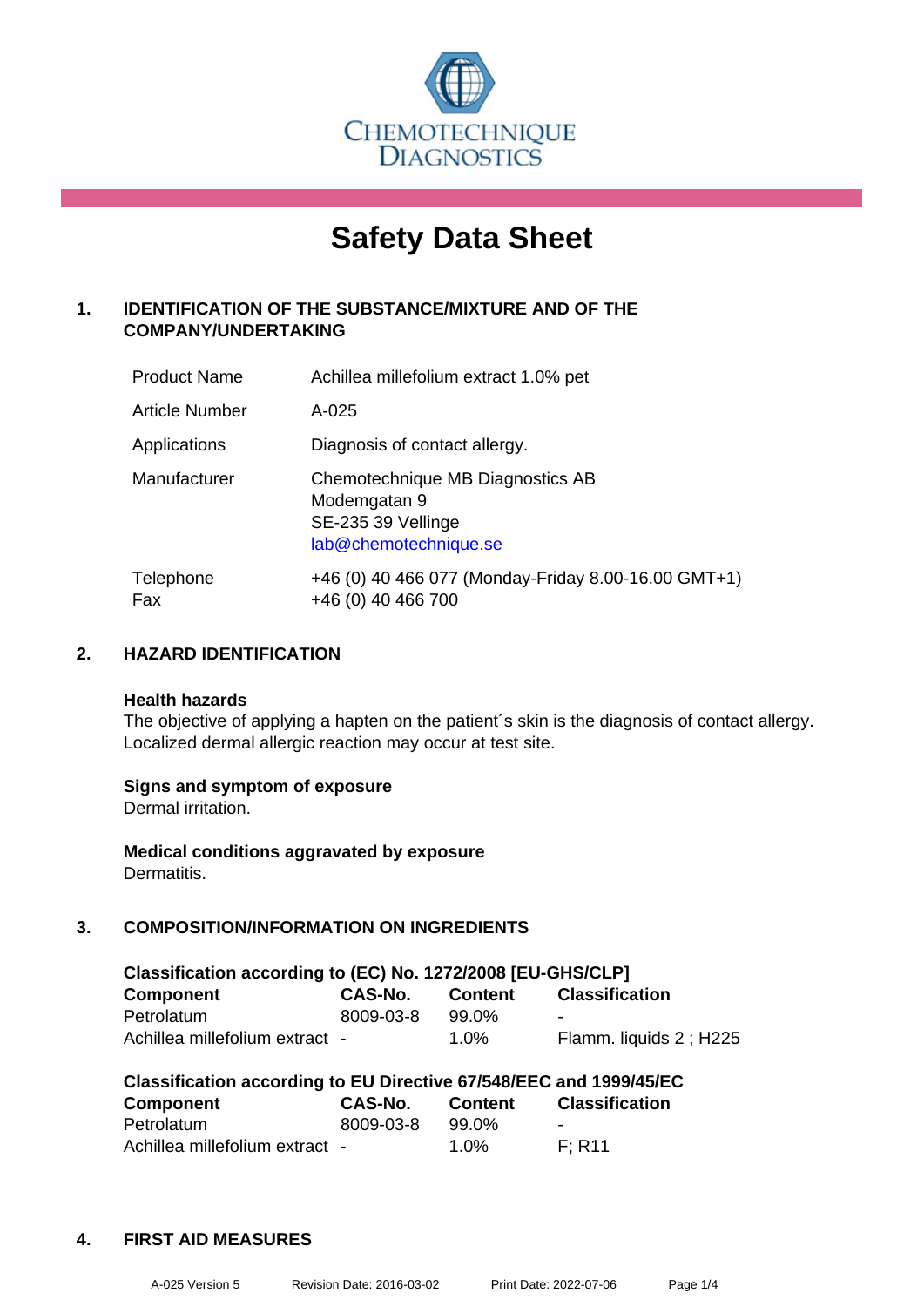#### **Emergency and first aid procedures**

Obtain medical attention.

## **5. FIRE-FIGHTING MEASURES\***

#### **Suitable extinguish media**

CO2, powder or water spray. Fight larger fires with water spray or alcohol resistant foam.

#### **For safety reasons unsuitable extinguishing agents** Water with full jet.

**Special protective equipment for fire-fighters** Wear self-contained respiratory protective device. Wear fully protective suit.

\*Data is shown for petrolatum only

## **6. ACCIDENTAL RELEASES MEASURES**

**Steps to be taken if material is released or spilled** Contain and place in a closed container.

## **7. HANDLING AND STORAGE**

**Precautions to be taken in handling and storage** Store dark at 5-8°C. Avoid extended exposure to light. FOR EXTERNAL USE ONLY.

## **8. EXPOSURE CONTROLS/PERSONAL PROTECTION**

**Respiratory protection** Not required.

**Ventilation** Local exhaust.

**Protective gloves** Disposal gloves.

## **Eye protection**

Not required with normal use.

## **Work/Hygienic practices**

Wash hands after each use.

## **9. PHYSICAL AND CHEMICAL PROPERTIES**

Appearance Green/Yellowish Semi -solid Odour **Fragrance** 

Melting point\* 50-55° C Flash point\* >100°C Self ignition\* Product does not self ignite.

Boiling point\* No data available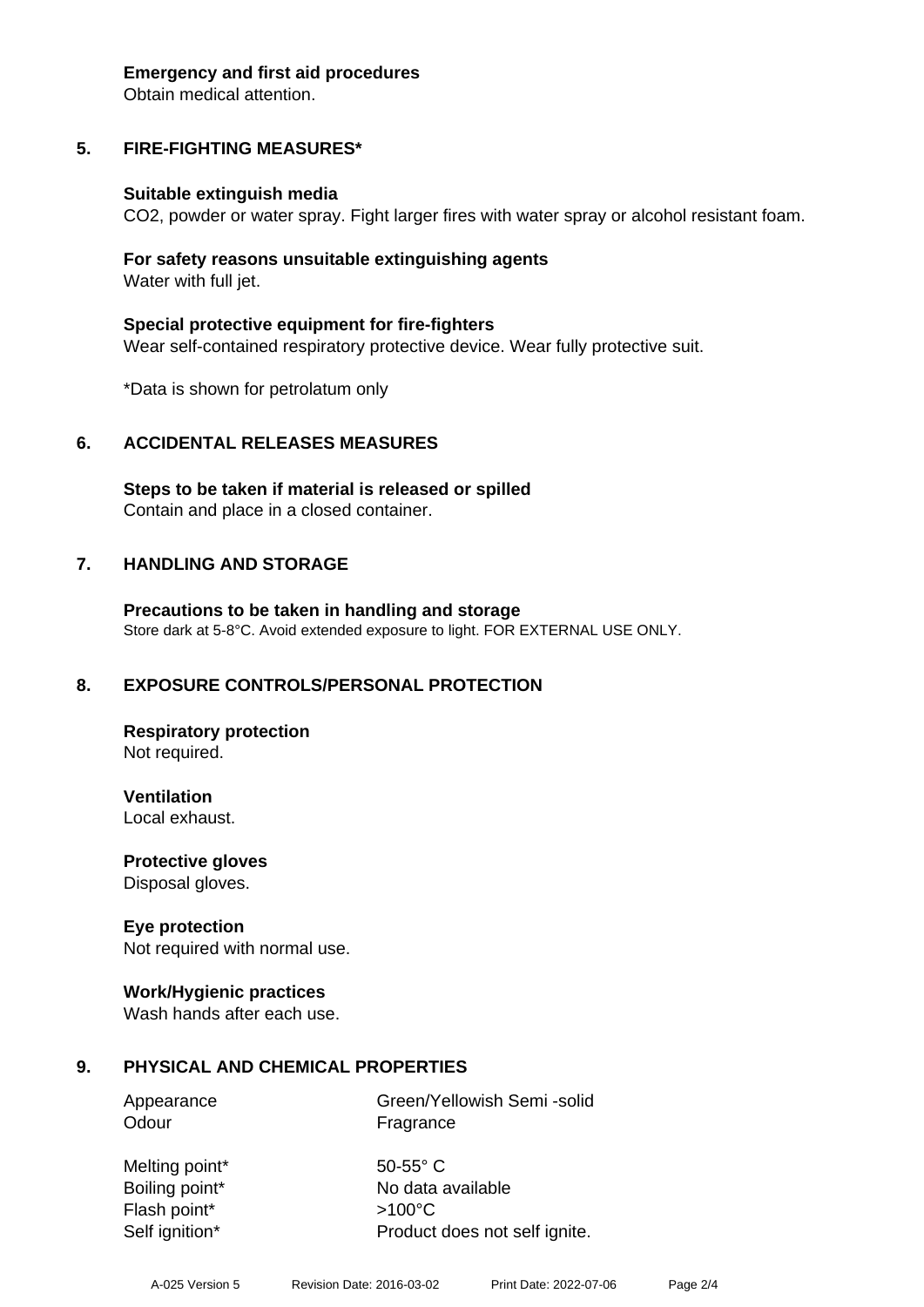Density\* No data available. Solubility in/Miscibility with Water\*

Danger of explosion\* Product does not present an explosion hazard. Insoluble

\*Data is shown for petrolatum only

#### **10. STABILITY AND REACTIVITY**

#### **Incompability**

May react with strong oxidizing agents.

#### **Stability**

Stable at recommended storage conditions.

#### **Hazardous byproducts**

Combustion may generate CO, CO2 and other oxides.

## **Hazardous polymerization**

Will not occur.

## **11. TOXICOLOGICAL INFORMATION**

No data available.

## **12. ECOLOGICAL INFORMATION**

No data available.

## **13. DISPOSAL CONSIDERATIONS**

**Waste disposal method** Comply with federal, state/provincial and local regulation.

#### **14. TRANSPORT INFORMATION**

Not dangerous goods.

## **15. REGULATORY INFORMATION**

The classification is according to the latest editions of the EU lists, and extended by company and literature data.

## **16. OTHER INFORMATION**

#### **Text of H-statements and R-phrases mentioned in Section 3**

| Flamm. liquids 2 | Flammable liquids (Category 2)     |
|------------------|------------------------------------|
| H <sub>225</sub> | Highly flammable liquid and vapour |
|                  | Flammable                          |
| R <sub>11</sub>  | Highly flammable                   |
|                  |                                    |